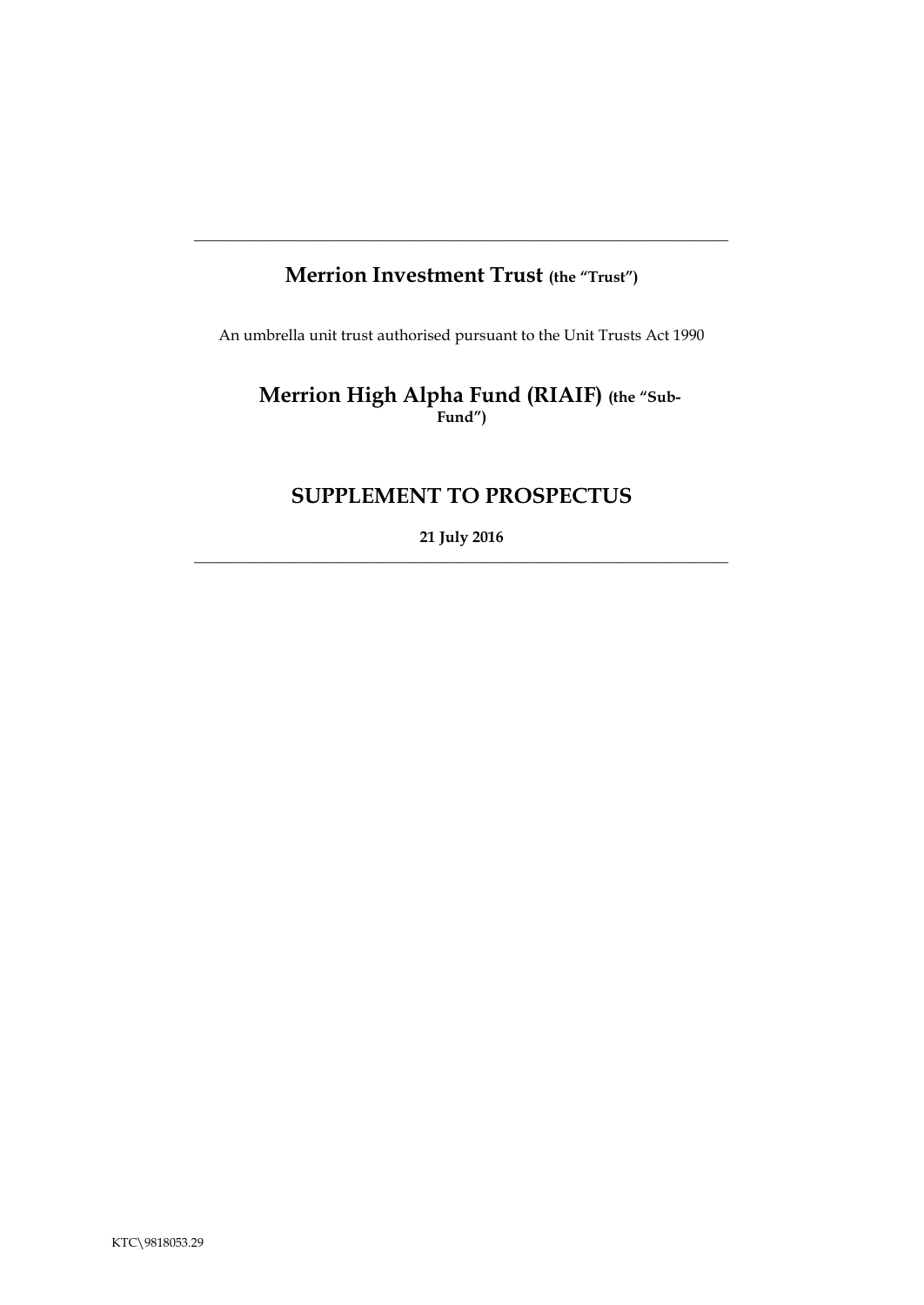The Merrion High Alpha Fund (RIAIF) is a Sub-Fund of the Merrion Investment Trust, an umbrella unit trust, in which different Sub-Funds may be created from time to time, with the prior approval of the Central Bank. Units are currently offered through this Supplement and each Addendum hereto.

A description of the Merrion Investment Trust which is established in Ireland and has been authorised as a Retail Investor Alternative Investment Fund under the Central Bank's AIFMD Rules, its management and administration, taxation and risk factors is contained in the Prospectus.

**This Supplement relates to the Merrion High Alpha Fund (RIAIF) and forms part of the Prospectus. This Supplement must be read in the context of and together with the Prospectus and any Addendum hereto. In particular, investors should read the risk factors set out in the Prospectus.** 

The Directors of the Manager, whose names appear in the Prospectus, accept responsibility for the information contained in this Supplement. To the best of the knowledge and belief of the Directors (who have taken all reasonable care to ensure that such is the case), the information contained in this Supplement is in accordance with the facts and does not omit anything likely to affect the import of such information.

Unless otherwise stated, all capitalised terms shall have the same meaning herein as in the Prospectus.

There are currently 20 other sub-funds of the Trust:

Merrion Global Equity Fund Merrion Technology Fund Merrion Technology Fund Series II Merrion European Equity Fund Merrion Fixed Interest Fund Merrion Irish Equity Fund Merrion Cash Fund Merrion Ethical Fund Merrion Long Dated Bond Fund Merrion Managed Fund Merrion US Equity Fund Merrion UK Equity Fund Merrion Eurozone Fund Merrion Japanese Equity Fund Merrion Emerging Market Equity Fund Merrion Ethical Global Equity Fund Merrion Multi Asset 30 Fund Merrion Multi Asset 50 Fund Merrion Multi Asset 70 Fund Merrion Multi Asset 90 Fund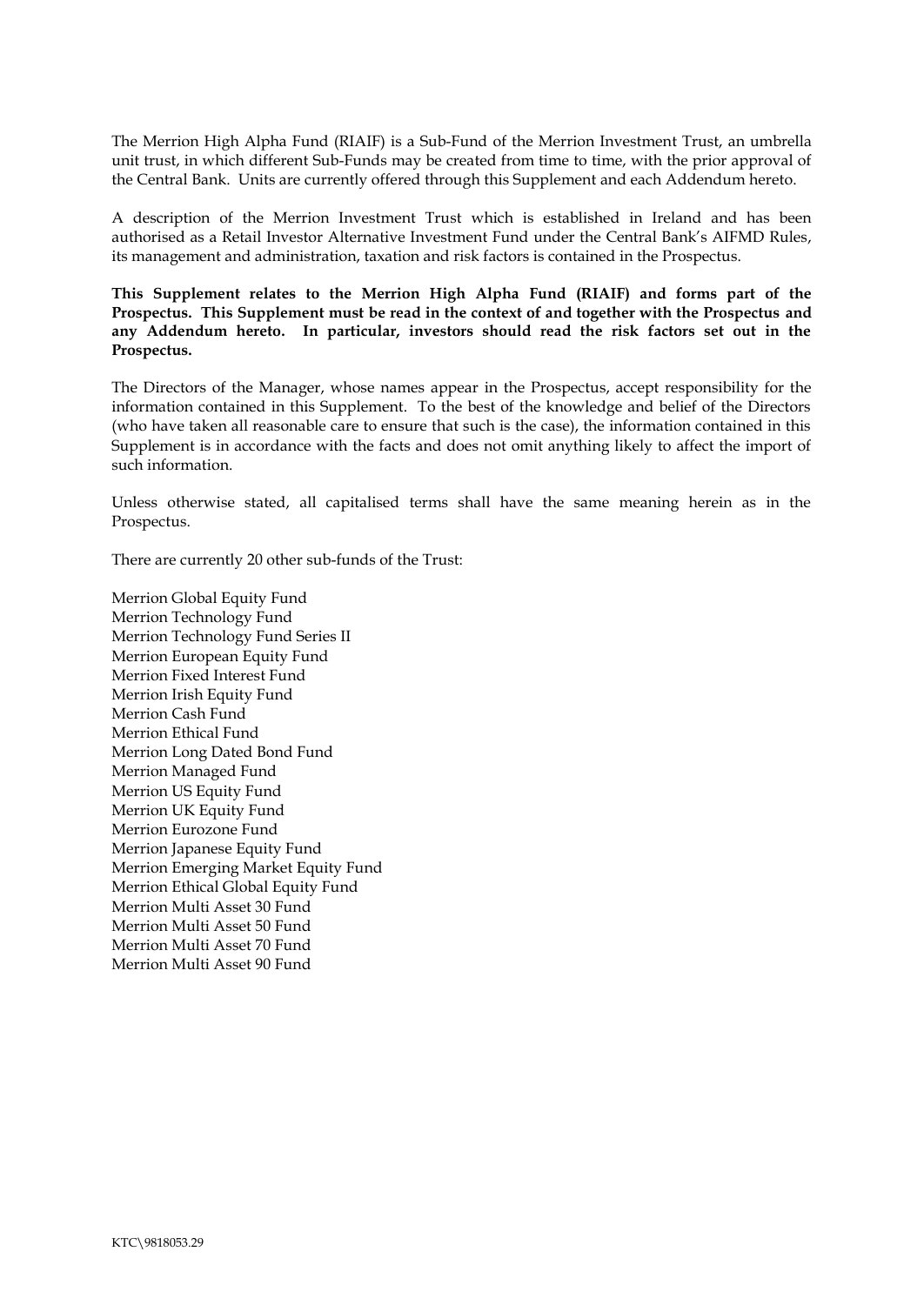# TABLE OF CONTENTS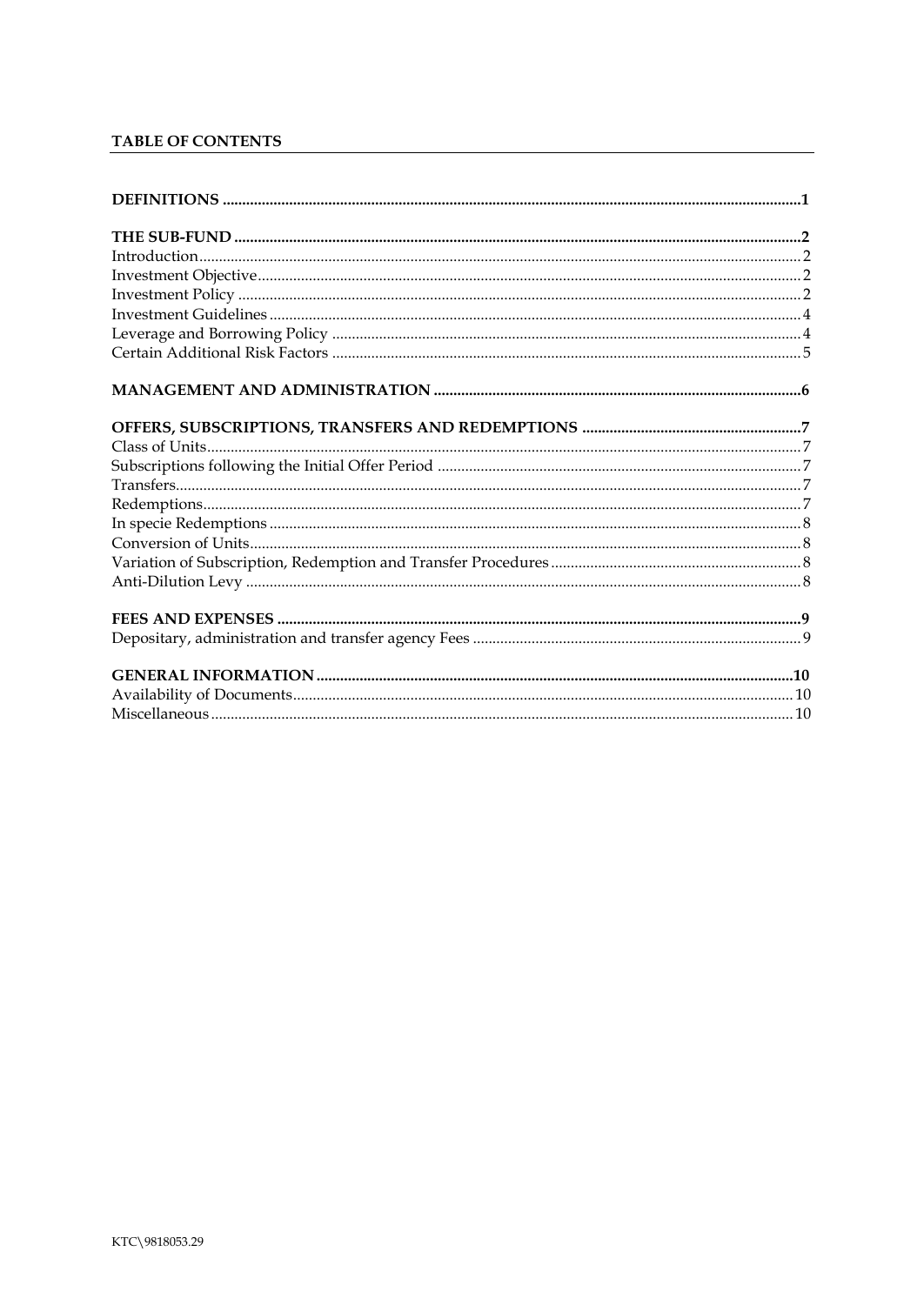# <span id="page-3-0"></span>**DEFINITIONS**

| "Base Currency"     | means Euro;                                                                                                                                                                                           |
|---------------------|-------------------------------------------------------------------------------------------------------------------------------------------------------------------------------------------------------|
| "Business Day"      | has the meaning ascribed to it in the Prospectus;                                                                                                                                                     |
| "Class"             | means the Class A, Class B and Class C Units and<br>any further classes of Units created in the Sub-Fund<br>in the future, details of which will be set out in a<br>separate Addendum for each class. |
| "Prospectus"        | means the prospectus of the Trust dated 21 July 2016<br>and all relevant supplements and revisions thereto;                                                                                           |
| "Redemption Date"   | means every Business Day of each month;                                                                                                                                                               |
| "Sub-Fund"          | means the Merrion High Alpha Fund (RIAIF), a Sub-<br>Fund of the Trust;                                                                                                                               |
| "Subscription Date" | means every Business Day of each month;                                                                                                                                                               |
| "Supplement"        | means this supplement;                                                                                                                                                                                |
| "Units"             | means one undivided share in the assets of the Sub-<br>Fund which may be designated as one or more Class;                                                                                             |
| "Valuation Date"    | means every Business Day of each month; and                                                                                                                                                           |
| "Valuation Point"   | means 9.00 p.m. (Dublin time) on the Valuation Date<br>immediately preceding each Subscription Date and<br>Redemption Date.                                                                           |

The following definitions apply throughout this Supplement unless the context requires otherwise: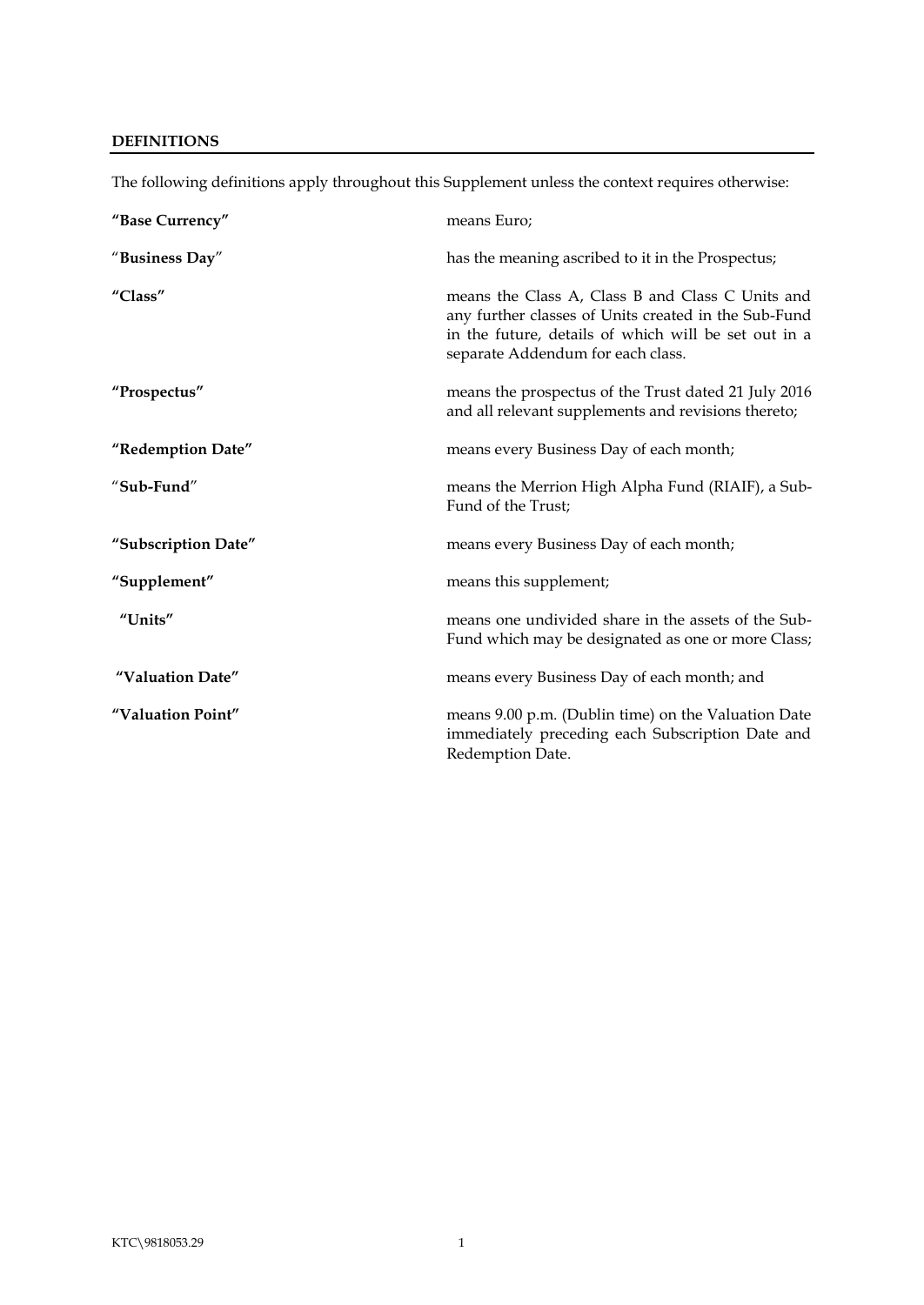## <span id="page-4-0"></span>**THE SUB-FUND**

#### <span id="page-4-1"></span>**Introduction**

This Supplement is issued in connection with the offer of the Units. Details of each Class available are set out in a separate Addendum for each Class. The Manager may create new Classes in the Sub-Fund from time to time, provided that the creation of any such new Class is notified in advance to the Central Bank. A separate pool of assets will not be maintained for each Class.

The Sub-Fund is denominated in Euro.

#### <span id="page-4-2"></span>**Investment Objective**

The investment objective of the Sub-Fund is to maximise the rate of capital appreciation, subject to relevant prudential considerations with regard to the spread of risk and the credit quality of individual investments.

### <span id="page-4-3"></span>**Investment Policy**

The Sub-Fund will seek to achieve its investment objective by investing in an actively managed portfolio of global equities, cash and their equivalents (which shall include, but are not limited to, U.S. government Treasury bills, bank certificates of deposit, corporate commercial paper and other money market instruments). The Sub-Fund will seek to achieve its investment objective by investing directly in a broad and diversified range of global asset types with no specific focus on industry sector, geographic region, capitalisation level, issuer type or asset type. It is intended that the Manager may employ a variety of techniques and strategies in order to achieve the investment objective and potential investments will be evaluated on the basis of the Manager's own expertise and internal procedures. Without prejudice to the foregoing, the assets of the Sub-Fund will comprise Transferable Securities, including bonds and equities listed or traded on recognised markets, cash, exchange traded funds ("**ETFs**"), collective investment schemes and exposures to commodities. The Manager intends that the investments will be marketable and of a high quality.

Transferable Securities for these purposes has the meaning set out on page xi of the Prospectus and shall include bonds and equities.

#### *Bonds/debt instruments*

The bonds referred to above shall include, but are not limited to, fixed and floating rate bonds, government bills and bonds issued by governments of EU Member States or OECD member states, corporations, financial institutions and multi-governmental institutions such as the World Bank and the European Investment Bank. The bonds acquired may be of any maturity and there will be no limit on the maximum average maturity of the bonds held by the Sub-Fund. The Sub-Fund will invest in bonds that the Manager believes offer attractive yields and are undervalued relative to securities of similar credit quality and interest rate sensitivity. In making investment decisions the Manager may have regard to historical interest rate spread relationships, as well as broader economic and issuer scenario analyses.

Subject to the restrictions set out in the Prospectus, the Sub-Fund shall generally not have less than 20% of its Net Asset Value invested in bonds and/or cash. The credit rating of all bonds to be acquired by the sub-fund shall be BB- or higher (or equivalent rating) as applied by Moody's, Standard & Poor and/or Fitch.

# *Equity Exposure*

The equities to be acquired by the Sub-Fund will consist of shares issued by a range of companies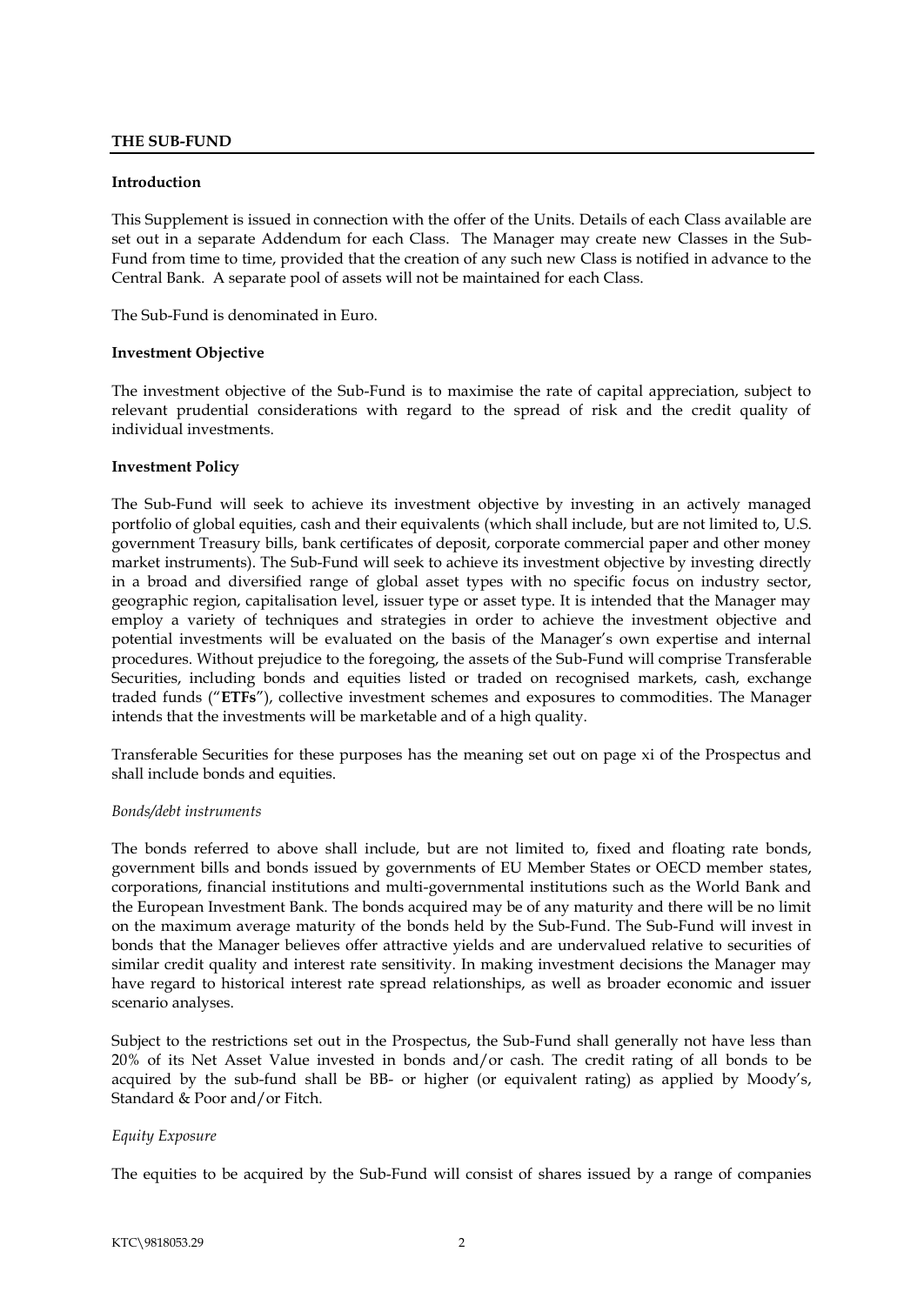operating in different geographical regions (including Europe, North America and Asia) and business sectors (including sectors such as financial, healthcare, consumer discretionary, consumer staples, energy, basic materials, telecommunications, utilities, technology, and industrials). The companies will vary in size in terms of market capitalisation. The Investment Manager will apply prudent diversification criteria to the stock holdings by holding a diverse portfolio that will be subject to change depending on market considerations. The Investment Manager will also adjust the overall level of liquidity of the Sub-Fund as economic circumstances dictate.

#### *Collective Investment Schemes*

Although it is not expected that the Sub-Fund would generally invest in collective investment schemes, the Sub-Fund may invest up to 100% of its Net Asset Value in other investment funds. Furthermore, the Sub-Fund may invest over 30% of its Net Asset Value in another sub-fund of the Trust, subject always to the provisions of the AIF Rulebook. In particular, the Sub-Fund will not invest over 30% of its Net Asset Value in any other sub-fund of the Trust in circumstances where such other sub-fund has invested more than 30% of its NAV in other collective investment schemes. Further, if at any time any other sub-fund of the Trust holds Units representing more than 30% of the Units in issue of the Sub-Fund, the Sub-Fund shall not invest more than 30% of its NAV in any other collective investment scheme. The Sub-Fund may also invest up to 20% of its Net Asset Value in unregulated open-ended investment funds and investors' attention is drawn to the section entitled "Risk Factors" set out in the Prospectus in this regard.

Any investment by the Sub-Fund in other investment funds is subject to the restrictions set out in the Prospectus, and, in particular, the sections entitled "General Rules" and "General Investment Restrictions".

### *Exchange Traded Funds*

The Sub-Fund may invest in ETFs to provide exposure to commodities and Transferable Securities provided that the exposure obtained through such ETFs will be consistent with the overall investment strategy of the Sub-Fund. The value of a commodity-linked ETF typically is based upon the price movements of a commodity index, or some other readily measurable economic variable dependent upon changes in the value of commodities or the commodities markets. Any investment by the Sub-Fund in ETFs is subject to the restrictions set out in the Prospectus, and, in particular, the sections entitled "Exchange Traded Funds", "General Rules" and "General Investment Restrictions".

#### *General Investments*

The Sub-Fund may also maintain a cash balance and invest in money market instruments (including, but not limited to, deposits or treasury bills, demand notes, promissory notes, commercial paper, negotiable certificates of deposit, floating rate notes or any transferable bonds with a maturity of generally one year or less) without restriction should the Manager determine that market conditions so warrant. The Manager will vary the proportion of the Sub-Fund invested in each of the foregoing asset classes according to its perception of their relative growth potential with a view to optimising the Fund's returns.

The Sub-Fund may also invest up to 10% of its Net Asset Value in securities (whether bonds or equity) which are not traded in or dealt on a recognised market. The investments of the Sub-Fund will not be limited to any one industrial or geographical sector.

The Manager may use forward foreign exchange contracts, futures, options and swaps for efficient portfolio management of the Sub-Fund. Any techniques or instruments used for efficient portfolio management purposes are subject to the conditions and limits laid down in the AIF Rulebook and are set out in further detail in the Prospectus under the sections entitled "General Rules – Efficient Portfolio Management", "Exchange Traded Funds" and "Derivatives".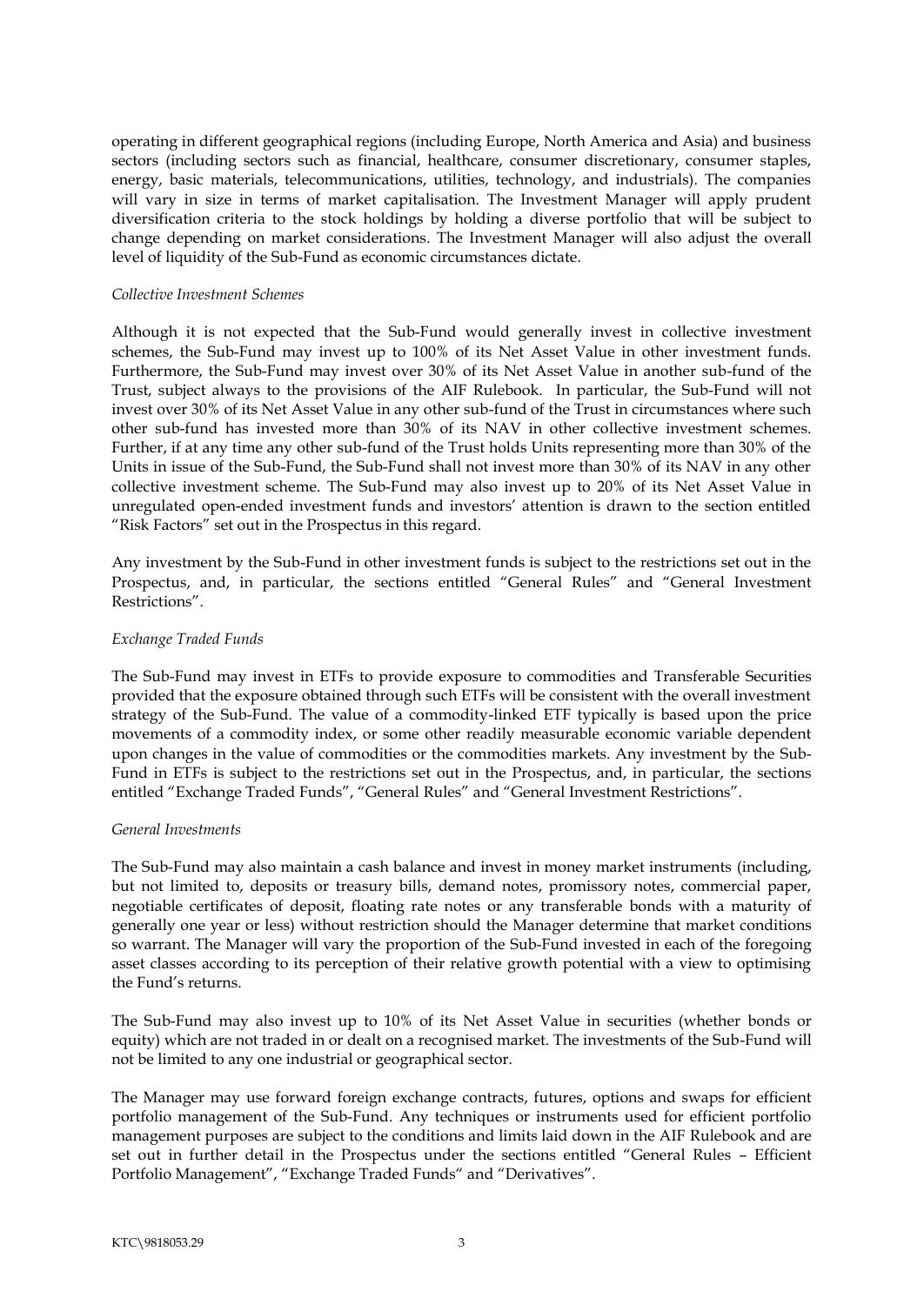#### <span id="page-6-0"></span>**Investment Guidelines**

The Sub-Fund is subject to the investment guidelines as set out in the Prospectus.

The investment guidelines for the Sub-Fund set out above and in the Prospectus apply at each Subscription Date. If one or more guidelines are exceeded for reasons beyond the control of the Sub-Fund or as a result of the exercise of subscription rights, the Sub-Fund will adopt as a priority objective the remedying of that situation taking due account of the interests of investors.

## **Leverage and Borrowing Policy**

The Sub-Fund will not utilise leverage directly at the level of its investments. However, the Sub-Fund may:

- <span id="page-6-1"></span>(i) utilise derivatives, and in particular, forward foreign exchange contracts, futures, options and swaps, for efficient portfolio management purposes. Details of such derivatives are set out in the further detail in the section entitled "General Investments" above and in the Prospectus under the section entitled "Derivatives". It is not intended to leverage the portfolio of the Sub-Fund through such derivatives and so the value of the relevant position will not be greater than that which would be achieved through the direct investment in the corresponding underlying asset ;
- (ii) utilise forward foreign exchange contracts to hedge and/or gain foreign currency exposure. Details of forward foreign exchange contracts are set out in the further detail in the section entitled "General Investments" above and in the Prospectus under the section entitled "Derivatives". The use of such derivatives will result in leverage, provided always that such leverage will always be within the limits set out below; and
- (iii) borrow up to 5 % of its Net Asset Value for temporary purposes, which will be for the purpose of meeting frictional liquidity requirements and bridging timing differences between transactions.

As set out in further detail in the Prospectus under the section entitled "Efficient Portfolio Management", the Manager shall calculate global exposure pursuant to the commitment approach as permitted under the Central Bank's AIF Rulebook and will comply with the limits described therein. Furthermore, the maximum potential leverage of the Sub-Fund, shall not exceed (i) 100 per cent of the Net Asset Value of any Sub-Fund, as calculated pursuant to the commitment method and (ii) 200 per cent of the Net Asset Value of any Sub-Fund, as calculated pursuant to the gross method (i.e. the sum of the absolute values of all positions as set out in Article 7 of the Commission Delegated Regulation (EU) No 231/2013).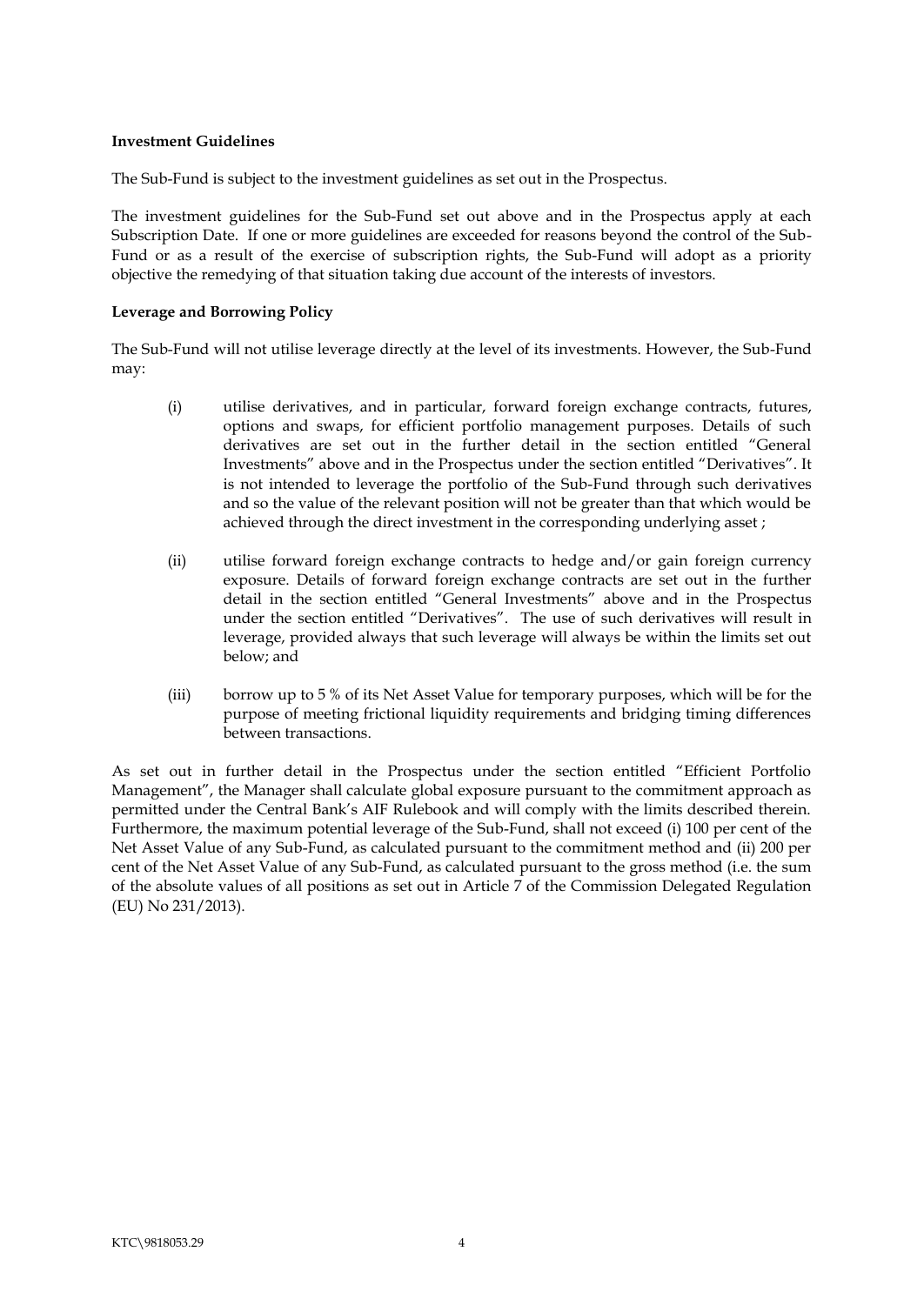<span id="page-7-0"></span>**Certain Additional Risk Factors**

**Investors' attention is drawn to the risk factors set out in the Prospectus.**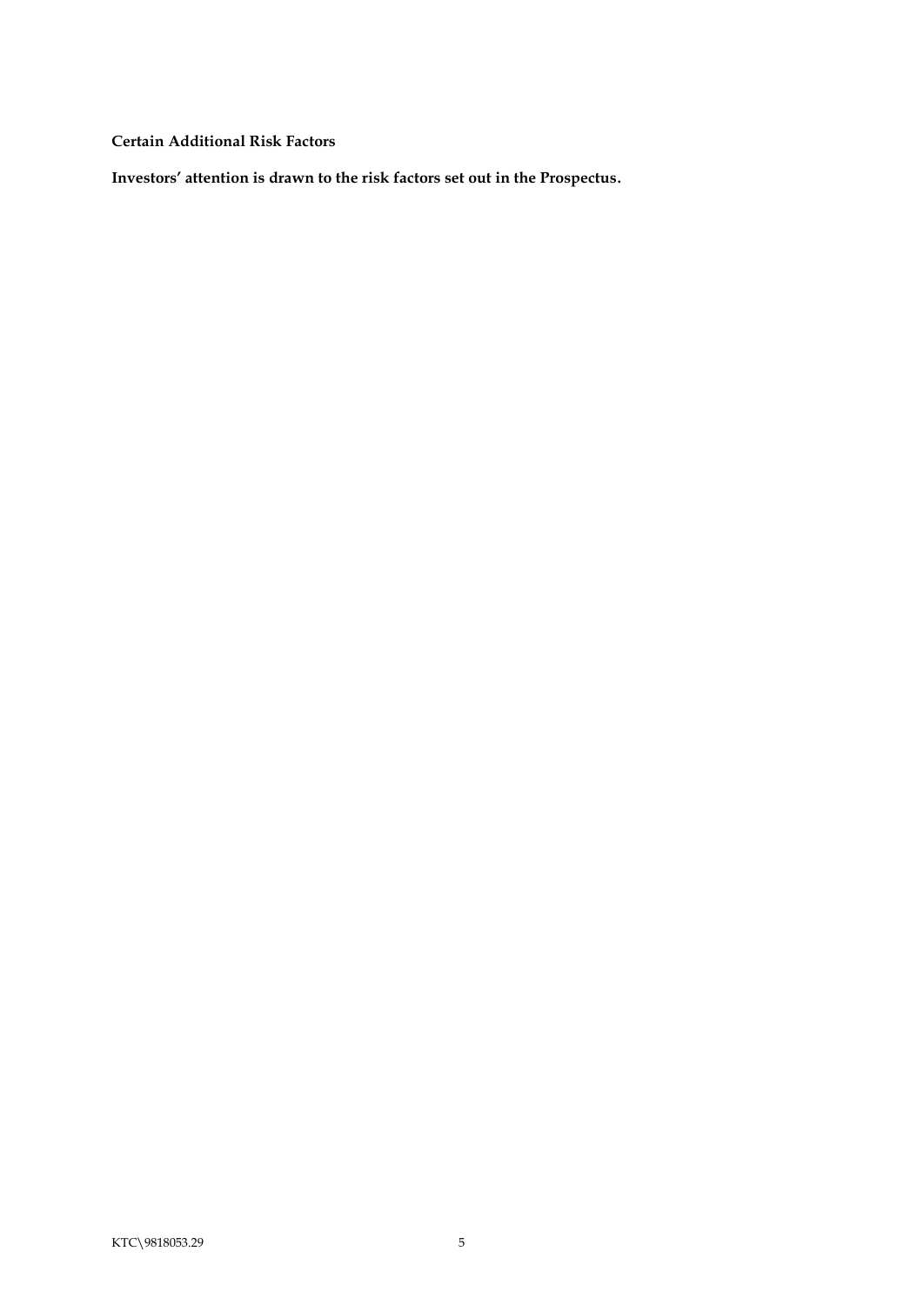# <span id="page-8-0"></span>**MANAGEMENT AND ADMINISTRATION**

Details of the Manager, the Administrator and the Depositary are set out in the Prospectus.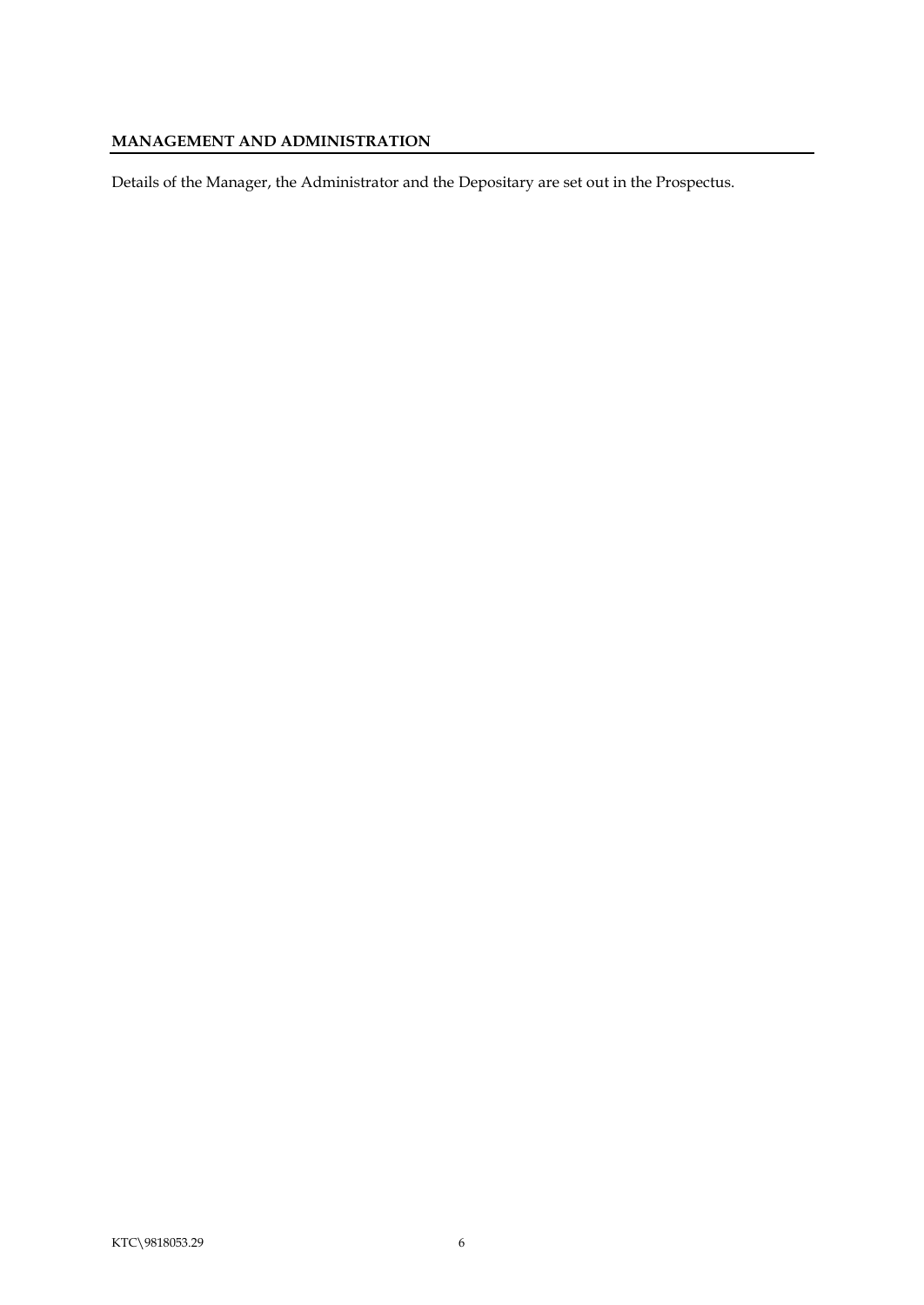#### <span id="page-9-1"></span><span id="page-9-0"></span>**Class of Units**

Units will be available for subscription in the manner set out in the Addendum to each applicable Class.

### <span id="page-9-2"></span>**Subscriptions**

The Units are available for general subscription.

Applications for each class of Unit will be considered only if made on the prescribed application form and accompanied by payment (made by bank transfer), and by evidence that the applicant is eligible to hold Units of the relevant Series.

Investors should complete the Application Form and send it by post, delivery or fax (with the original form and supporting documentation in relation to anti-money laundering checks to follow promptly by post) to the transfer agent set out in the relevant Addendum to be received no later than 4 pm (Dublin time) on the Business Day before the Subscription Date on which Units are to be issued.

Applications will be executed on the next Subscription Date after the Business Day upon which they are received at the Net Asset Value per Unit as at the Valuation Point applicable to that Subscription Date. Any applicable charges will be deducted from the payment and the balance will be invested in Units. Units will only be issued when the consideration monies or other property paid are vested in the Depositary to its satisfaction. Details of any subscription charges will be included in the relevant Addendum in respect of each Class.

## <span id="page-9-3"></span>**Transfers**

The procedure for transferring Units is set out in the Prospectus.

# <span id="page-9-4"></span>**Redemptions**

Units will be redeemable at the option of the Unitholder on each Redemption Date except in the circumstances described herein and in the Prospectus. An anti-dilution levy may be deducted from the redemption price as further discussed below. Units may be redeemed at the Net Asset Value per Unit at the Valuation Point applicable to the relevant Redemption Date on which the Units are to be redeemed. Requests for redemption may be made by post, delivery or fax (with the original to follow promptly by post) to the transfer agent set out in the relevant Addendum. Redemption requests will only be processed on receipt of faxed instructions (or other methods agreed by the Manager) where payment is made to a bank account on record. Redemption proceeds will be payable in the currency in which units are designated.

Redemption requests must be received by the transfer agent set out in the relevant addendum no later than 4pm (Dublin time) on the Business day before the Redemption Date on which Units are to be redeemed. Redemption requests not received by this time will be, subject to the discretion of the Manager (such discretion will only be applied in exceptional cases and, in any event, where the redemption request has been received before the relevant Valuation Point), held over and applied on the next following Redemption Date.

Settlement for redemptions will normally be made by telegraphic transfer or other form of bank transfer to the bank account of the Unitholder specified in the Application Form (at the Unitholders risk). The Fund will aim to pay the redemption proceeds within 3 Business Days following the Redemption Date provided the correct repurchase documentation, including all relevant anti-money laundering documentation has been received. No payments to third parties will be effected.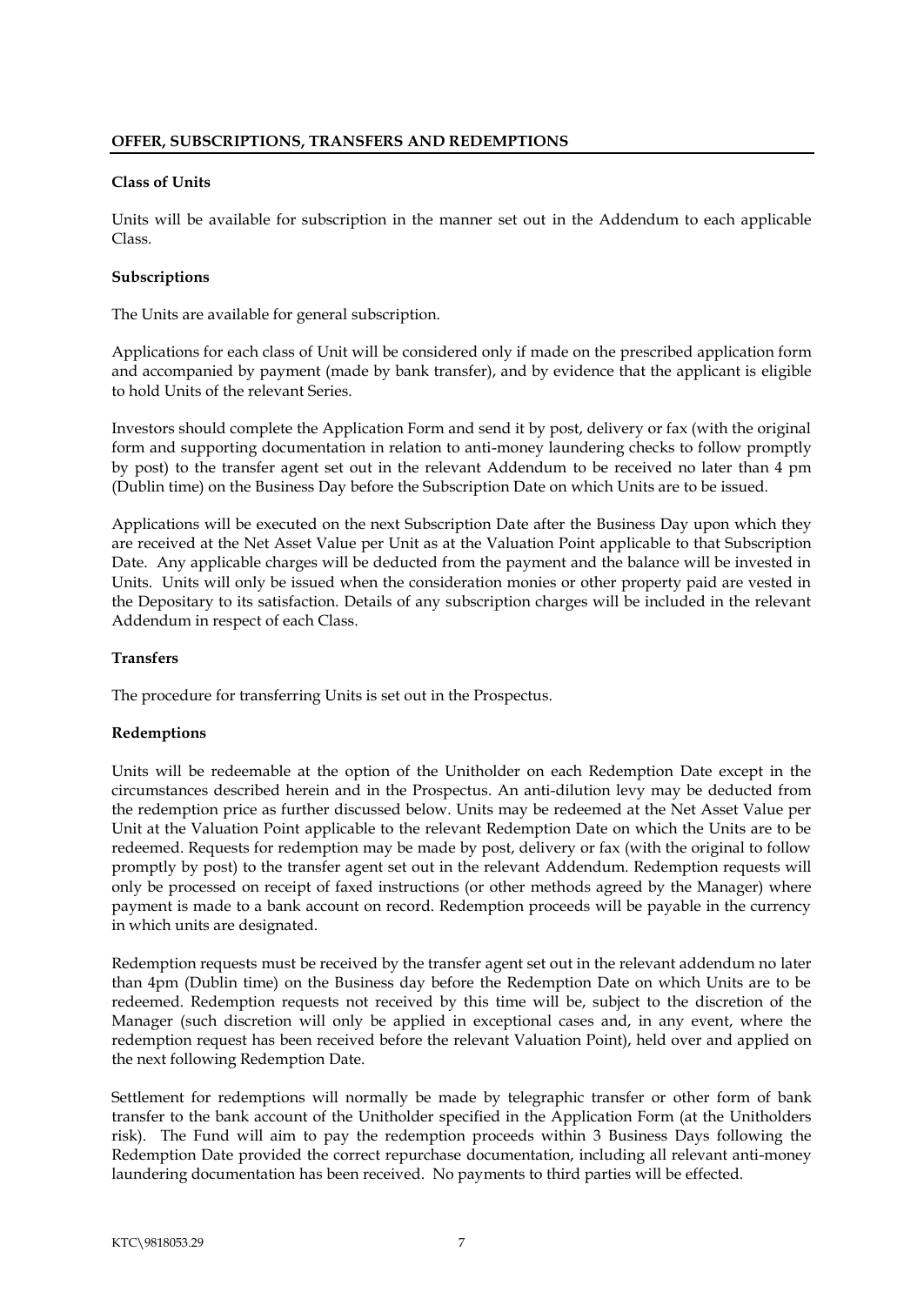As set out in the Prospectus, the Manager also reserves the right, in certain situations, to compulsorily redeem all Units held by a Unitholder. Prior to any compulsory redemption of Units, the Manager will notify the Unitholders in writing.

#### <span id="page-10-0"></span>**In specie Redemptions**

The Manager may, in their absolute discretion, determine that the payment of redemption proceeds shall be satisfied in whole or in part by the in specie transfer of assets of the relevant Sub-Fund having a value equal to the Net Asset Value of the Units to be redeemed. Such in specie transfers may only be made with the consent of the redeeming Unitholder, unless the redemption request represents 5% or more of the Net Asset Value of the Sub-Fund, in which case the consent of the redeeming Unitholder is not required but the Manager will, if requested by such Unitholder, sell the assets which have been allocated to satisfy the redemption request, with the costs of the sale of the assets being deducted from the redemption proceeds which are to be remitted to such Unitholder. The Manager and the Depositary must be satisfied that any such in specie redemption will not result in any material prejudice to existing Unitholders. The allocation of the assets of the Sub-Fund used to satisfy all in specie redemption requests are subject to the approval of the Depositary.

### <span id="page-10-1"></span>**Conversion of Units**

The procedure for converting Units is set out in the Prospectus.

#### <span id="page-10-2"></span>**Variation of Subscription, Redemption and Transfer Procedures**

The Manager and the Administrator retain the right to vary the subscription, redemption and transfer procedures set out herein and the relevant Addendum provided that all Unitholders are notified of such variations. The Supplement, Prospectus and Addendum (as relevant) will be updated to provide for updated procedures.

#### <span id="page-10-3"></span>**Anti-Dilution Levy**

The Sub-Fund may suffer a reduction in value as a result of the costs incurred in dealing in its underlying investments and of any spread between the buying and selling prices of such investments. This is known as "dilution". To prevent this and to protect the interests of all Unitholders including potential Unitholders an anti-dilution levy may be charged, which will be for the benefit of the Sub-Fund.

In calculating the subscription price for Units, the Manager may, on any Subscription Date where there are net subscriptions, adjust the subscription price by applying an anti-dilution levy to cover dealing costs and to preserve the value of the underlying assets of the Sub-Fund. Furthermore, in calculating the redemption price for Units, the Manager may, on any Redemption Date where there are net redemptions, adjust the redemption price by deducting an anti-dilution levy to cover dealing costs and to preserve the value of the underlying assets of the Sub-Fund. Such anti-dilution levy will amount to a maximum value of 1% of the subscription or redemption amount, as applicable.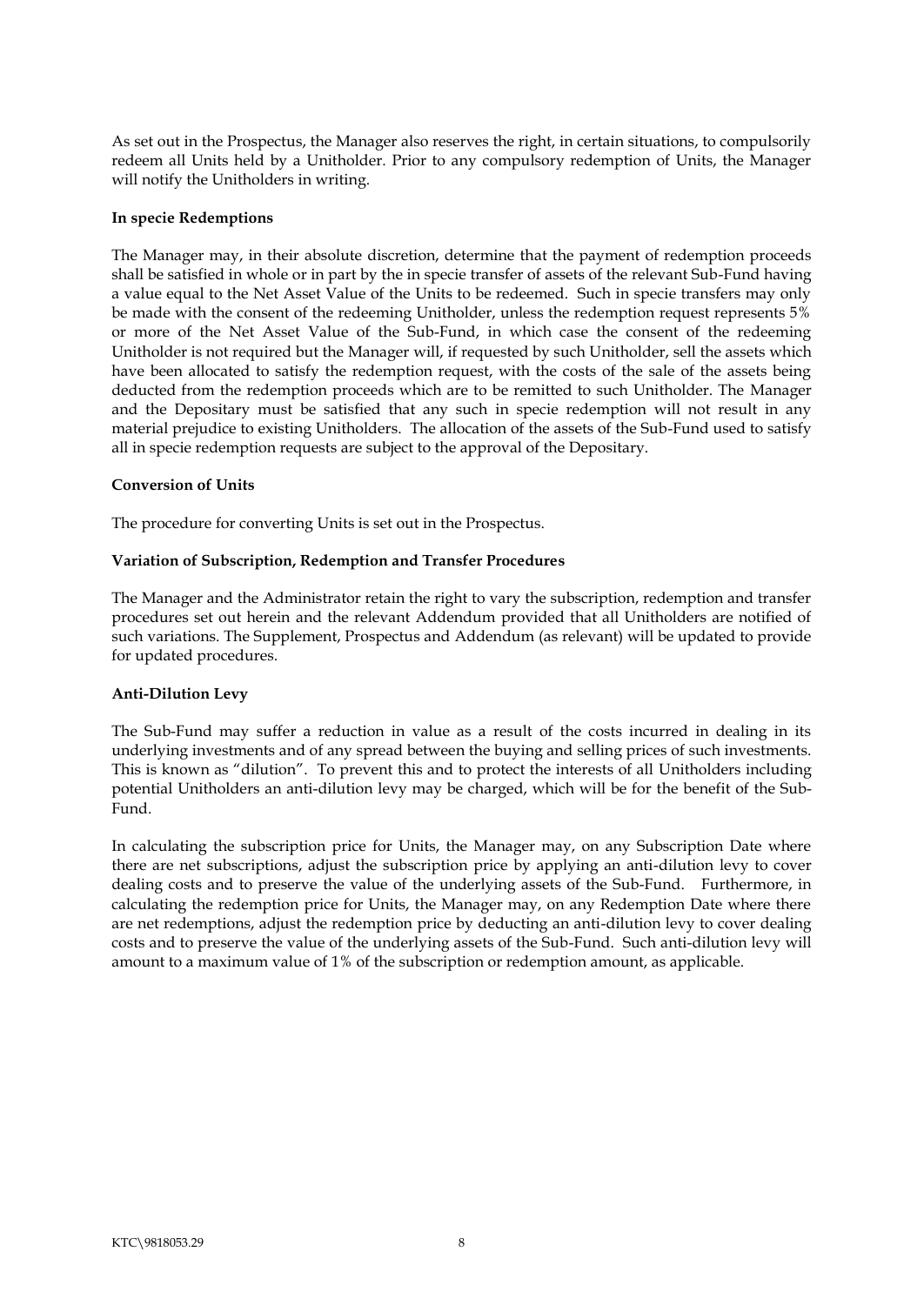### <span id="page-11-0"></span>**FEES AND EXPENSES**

Details of the other fees and expenses are set out in the Prospectus.

### **Manager Fee**

Details of the Manager fee are set out in the Addendum to each applicable Class.

#### <span id="page-11-1"></span>**Depositary, administration and transfer agency Fees**

Under the provisions of the Administration Agreement, the Administrator is entitled to a fee for the provision of fund accounting and administrative services.

Under the provisions of the Trust Deed, the Depositary is entitled to a fee for the provision of depositary services

The total fee that shall be paid to both the Administrator and Depositary in respect of their services (other than transfer agency services – see below) shall, when combined, not exceed 0.40% per annum of the Net Asset Value of the Sub-Fund.

The fee payable for transfer agency services will not exceed 0.10% per annum of the Net Asset Value of the Sub-Fund. The identity of the relevant transfer agent for each Class is set out in the relevant Addendum.

Such fees may be charged to the assets of the Sub-Fund (or, as appropriate, to a particular Class) in such proportions as may be agreed between the Manager, the Administrator and the Depositary as appropriate. The fees will accrue daily and shall be payable monthly in arrears based on the Net Asset Value of the Sub-Fund (together with any applicable VAT).

The Administrator, Depositary and the Manager shall also be entitled to receive, out of the assets of the Sub-Fund, any properly vouched out-of-pocket expenses incurred in the performance of their duties. Furthermore, The Depositary is also entitled to be reimbursed out of the assets of the Sub-Fund for sub-custody and transaction charges, which are dependent on trading volumes and local market costs and which shall be charged at normal commercial rates.